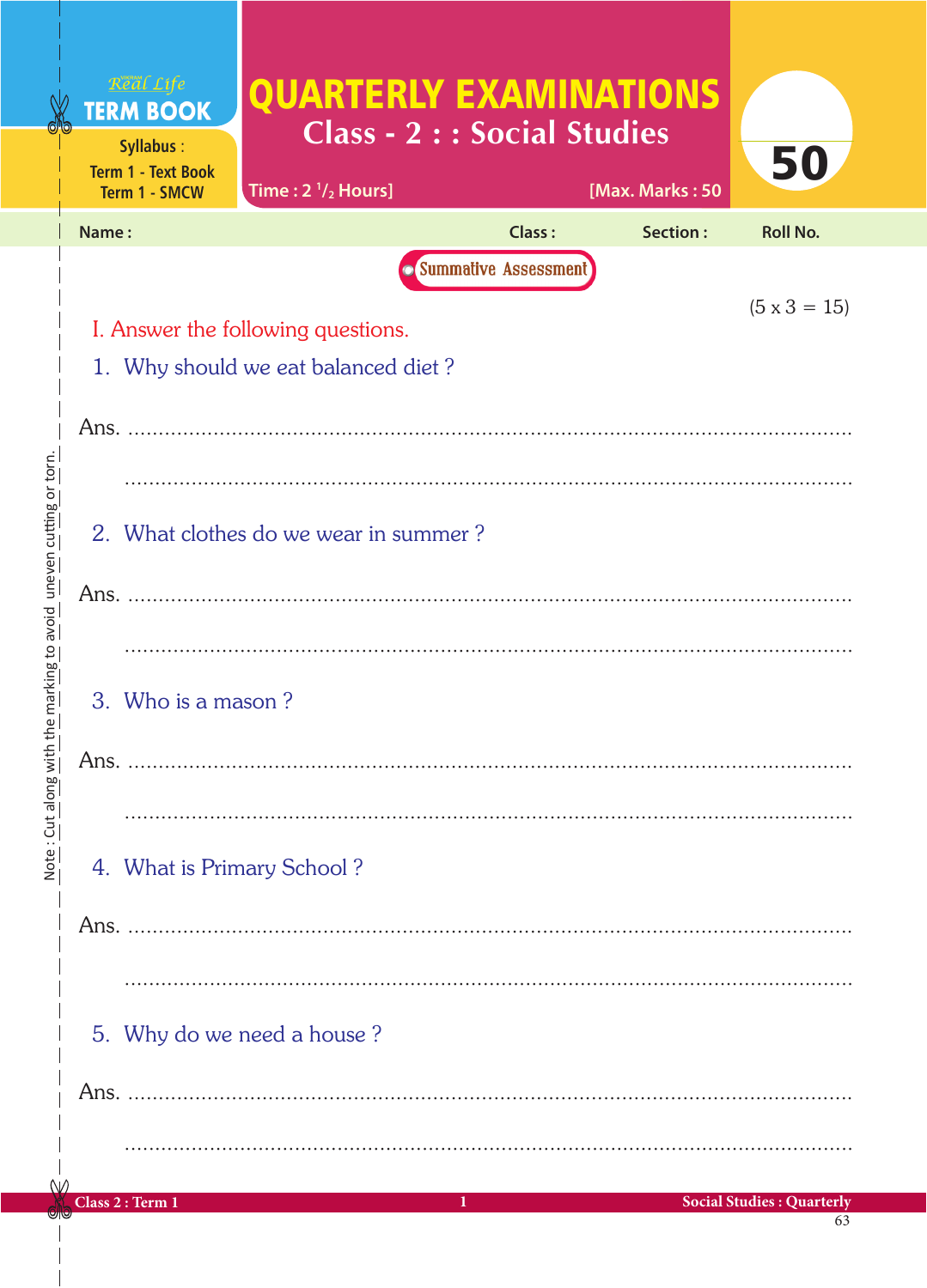

|                                                                         |             |             |              |   |   |  |  |  |  | $(5 \times 1 = 5)$  |  |
|-------------------------------------------------------------------------|-------------|-------------|--------------|---|---|--|--|--|--|---------------------|--|
| II. Fill in the blanks.                                                 |             |             |              |   |   |  |  |  |  |                     |  |
| 1. The plan for the house is made by an ___________.                    |             |             |              |   |   |  |  |  |  |                     |  |
| 2. Night meal is known as ___________.                                  |             |             |              |   |   |  |  |  |  |                     |  |
| 3. We get silk from ___________.                                        |             |             |              |   |   |  |  |  |  |                     |  |
| 4. The postbox is painted with _______________ colour.                  |             |             |              |   |   |  |  |  |  |                     |  |
| 5. _______________ delivers the letters.                                |             |             |              |   |   |  |  |  |  |                     |  |
| III. Word puzzle.                                                       |             |             |              |   |   |  |  |  |  | $(5 \times 2 = 10)$ |  |
| 1. Muslims pray to God in a                                             |             | Q           | U            |   |   |  |  |  |  |                     |  |
| 2. Herbivores eat                                                       | $\mathbf P$ | $\mathbb N$ |              |   |   |  |  |  |  |                     |  |
| 3. Place of worship of Sikhs                                            | G           |             | D            | W | A |  |  |  |  |                     |  |
| 4. Policemen catch                                                      | T           |             |              |   | S |  |  |  |  |                     |  |
| 5. We get wool from                                                     | S           |             | $\mathsf{P}$ |   |   |  |  |  |  | $(5 \times 1 = 5)$  |  |
| IV. Write 'T' for the TRUE statements and 'F' for the FALSE statements. |             |             |              |   |   |  |  |  |  |                     |  |
| 1. We should respect our teachers.                                      |             |             |              |   |   |  |  |  |  |                     |  |
| 2. Food should be wasted.                                               |             |             |              |   |   |  |  |  |  |                     |  |
| 3. Good neighbours do not talk to one another.                          |             |             |              |   |   |  |  |  |  |                     |  |

- 4. In rainy season we use raincoats. ( )
	- 5. House is a basic need. ( )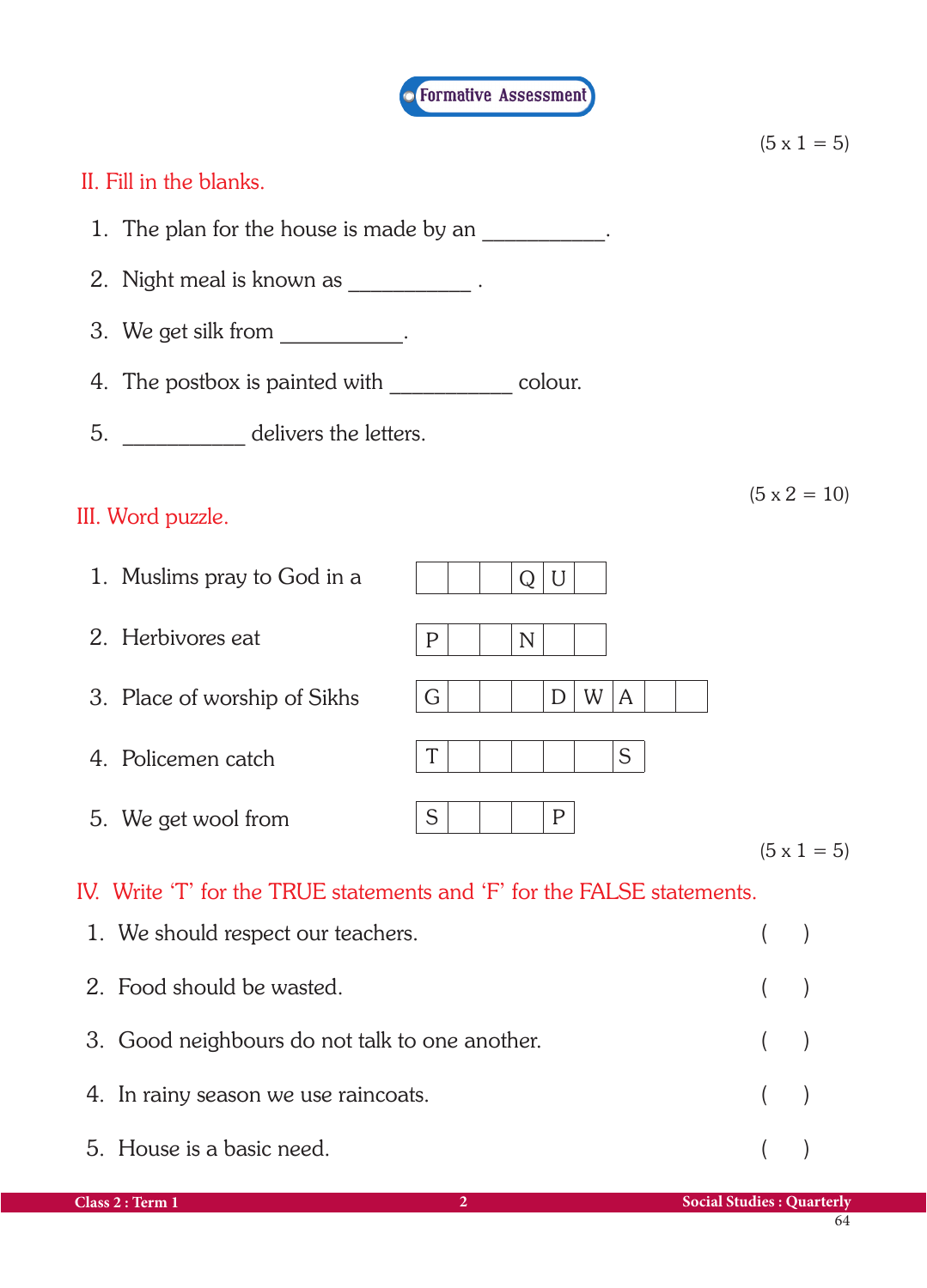|                                                   | V.  | Match the following.              |  |           |              |  |             |                             |  | $(5 \times 1 = 5)$ |
|---------------------------------------------------|-----|-----------------------------------|--|-----------|--------------|--|-------------|-----------------------------|--|--------------------|
| ৶ঢ়                                               | A   |                                   |  |           |              |  |             | B                           |  |                    |
|                                                   |     | 1. Secondary schools [            |  |           | $\vert$      |  |             | a) temples of learning      |  |                    |
|                                                   |     | 2. All children                   |  |           | $\mathbf{1}$ |  | b) in a bus |                             |  |                    |
|                                                   |     | 3. Children should                |  |           | 1            |  |             | c) have up to $10$ th class |  |                    |
|                                                   |     | 4. Deepak goes to school [        |  |           | $\mathbf{1}$ |  |             | d) should go to school      |  |                    |
|                                                   |     | 5. Schools are                    |  |           | $\big]$      |  |             | e) obey the teachers        |  |                    |
|                                                   |     |                                   |  |           |              |  |             |                             |  |                    |
|                                                   | VI. | Choose the correct answer.        |  |           |              |  |             |                             |  | $(5 \times 1 = 5)$ |
|                                                   |     | 1. Night meal is known as         |  |           |              |  |             |                             |  |                    |
| with the marking to avoid uneven cutting or torn. |     | a) supper                         |  | b) dinner |              |  |             | c) breakfast                |  |                    |
|                                                   | 2.  | Christians go to                  |  |           |              |  |             |                             |  |                    |
|                                                   |     | a) Temple                         |  | b) Church |              |  |             | c) Mosque                   |  |                    |
| Note: Cut along                                   |     | 3. Medicine is given by           |  |           |              |  |             |                             |  |                    |
|                                                   |     | a) Engineer b) Teacher            |  |           |              |  |             | c) Nurse                    |  |                    |
|                                                   |     |                                   |  |           |              |  |             |                             |  |                    |
|                                                   |     | a) Teacher                        |  |           |              |  |             | b) Traffic police c) Doctor |  |                    |
|                                                   |     | 5. Stamps and postcards we get at |  |           |              |  |             |                             |  |                    |
|                                                   |     | a) Railway station b) Post office |  |           |              |  |             | c) Police station           |  |                    |

65